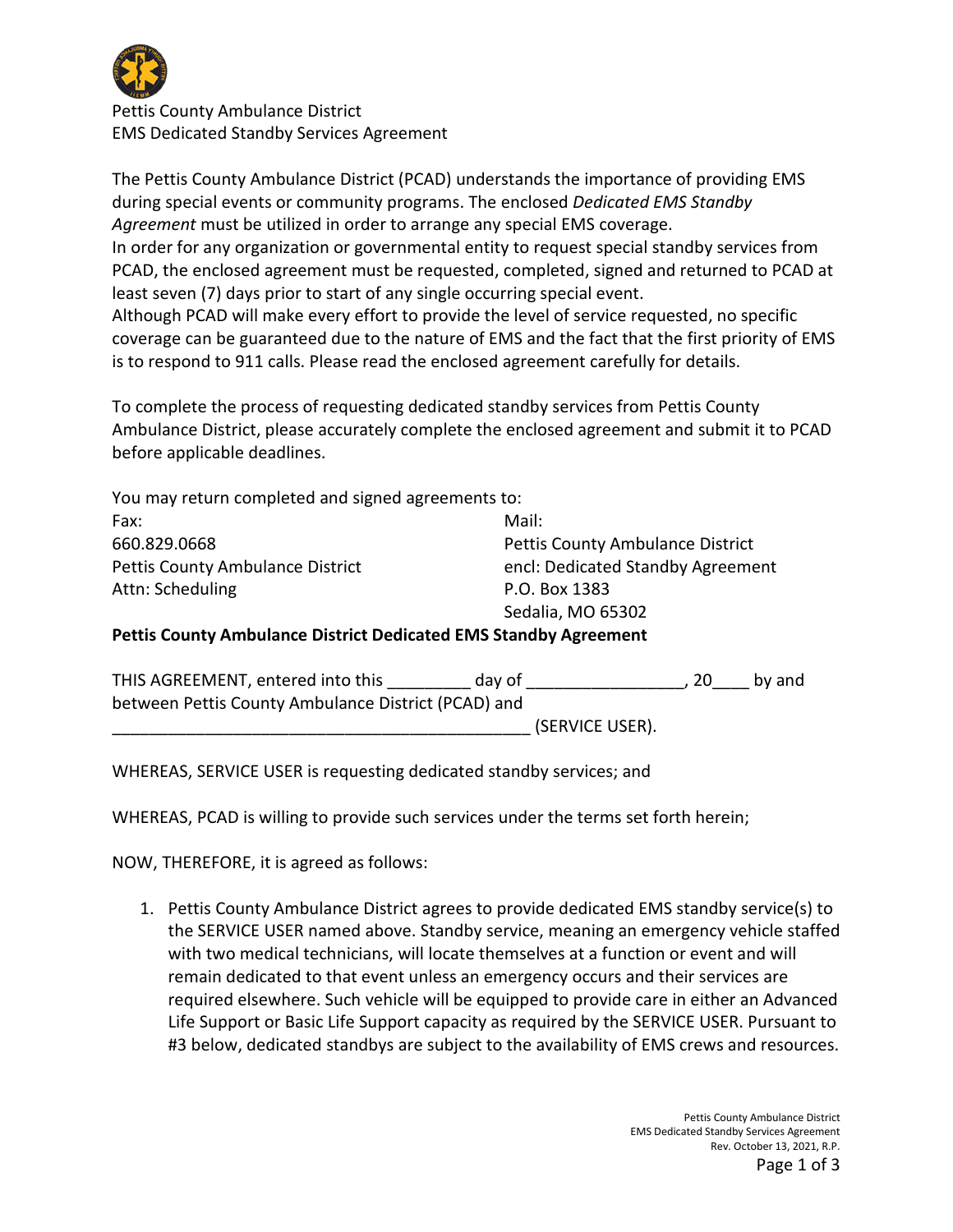

Pettis County Ambulance District EMS Dedicated Standby Services Agreement

- 2. PCAD agrees to provide dedicated ALS or BLS standby emergency medical service(s) to the SERVICE USER named above for the dates, times, and locations specified in the *STANDBY AND USER INFORMATION* section.
- 3. Due to the call volume of EMS, dedicated standby services are subject to the availability of off-duty crews and spare emergency vehicles. In addition, even if a SERVICE USER requests and agrees to the conditions of dedicated standby services, certain extreme, catastrophic, or immediate life-threat emergencies may still require Pettis County Ambulance District to utilize the technicians/ambulance assigned to the dedicated standby. If this occurs during a scheduled dedicated standby (with this AGREEMENT in place), and a lapse of on-site EMS coverage occurs, another ambulance/crew will be routed to the event upon availability,
- 4. Hourly charges for this service begin from the time the crew arrives at the designated standby until it is released from the event, with a *two-hour minimum charge per dedicated standby service*. PCAD reserves the right and will typically waive fees for school-sponsored sporting events (e.g. varsity football games). Dedicated standby service fees are as follows:
	- a. One hundred seventy-five per hour (\$175/hr) for each Advanced Life Support (ALS) unit. ALS units are staffed with two persons, at least one of which is an ALS provider (Paramedic).
	- b. One hundred fifty per hour (\$150/hr) for each Basic Life Support (BLS) unit. A BLS unit is staffed by two Emergency Medical Technicians.
	- c. Seventy-Five per hour (\$75/hr) for a PCAD Quick Response Vehicle and Paramedic (ALS)
	- d. Fifty per hour (\$50/hr) for a PCAD Quick Response Vehicle and EMT (BLS)
- 5. Upon completion of dedicated standby services, Pettis County Ambulance District will bill SERVICE USER for all costs associated with this agreement and SERVICE USER agrees to pay all fees within 30 days of invoice receipt.
- 6. PCAD reserves the right to refuse any Dedicated Standby Agreement submitted by SERVICE USER less than seven (7) days prior to the start time of requested dedicated standby services event.
- 7. This agreement may be canceled by either party by giving 24-hours advance notice.
- 8. Nothing herein shall be construed to create a higher standard of care on the part of EMS than generally recognized under the laws of the State of Missouri Bureau of EMS. PCAD crews may only operate under written protocols and procedures specifically approved by the PCAD Service Medical Director.
- 9. The charges provided for herein reflect only those charges associated with making EMS more readily available to the SERVICE USER. The normal charges for the care and transportation of patients will be the responsibility of the patient.